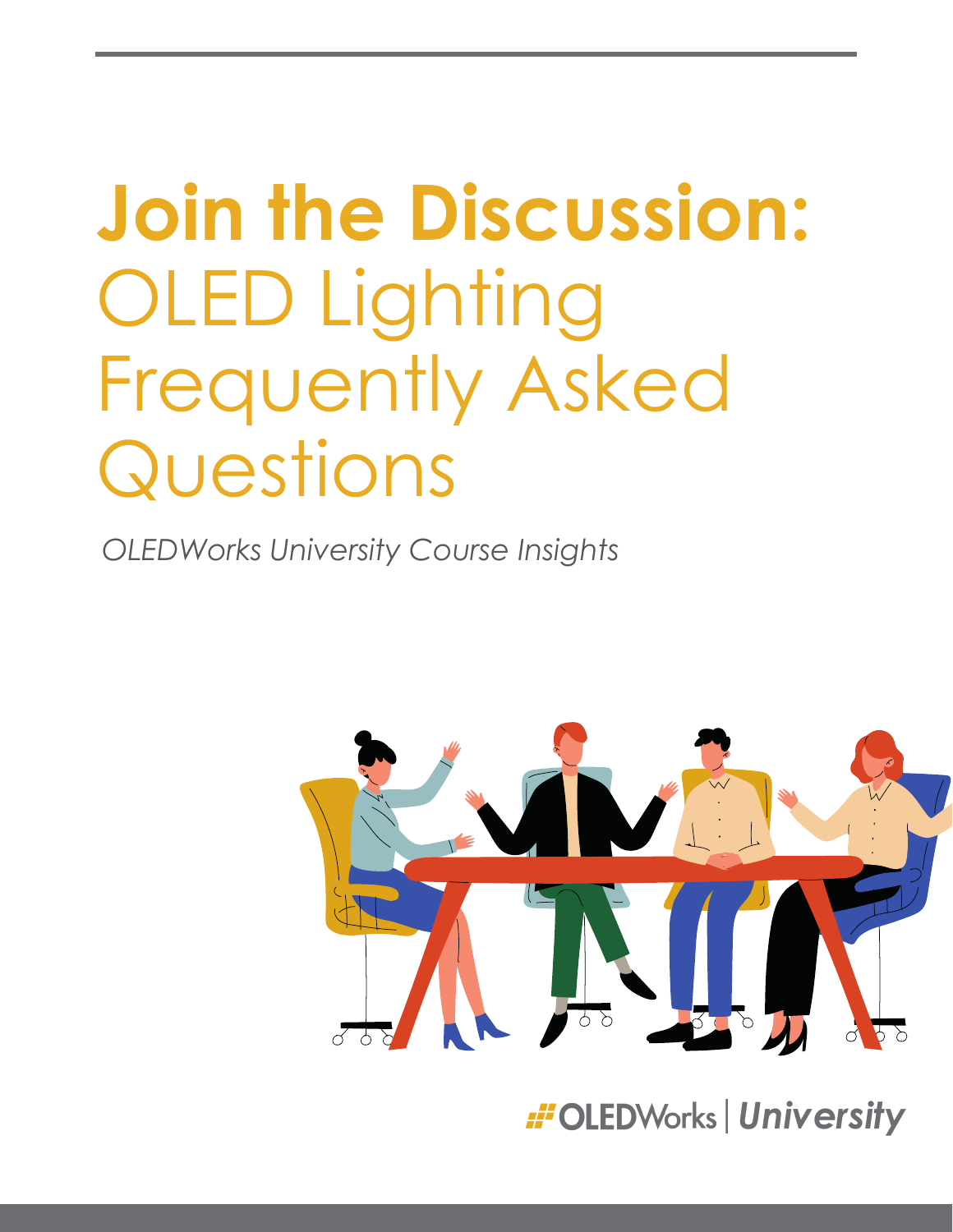# **Understanding the Benefits of OLED Lighting**

**OLED lighting's unique characteristics enable a range of benefits that are critical to the many applications they inspire. Their lightweight and thin profile enables innovative and functional designs. OLEDs are also a healthy light source, producing bright illumination free of glare, harmful blue light, and UV. Finally, OLEDs are produced using organic, sustainable materials.**

#### **The OLED panels appear very thin, where is the heat sink?**

Unlike alternative solutions, OLED does not require a heat sink. They naturally operate at cool-to-the-touch temperatures, enabling the thin profile you see.



# **LEDs use pretty harmful gases in manufacturing, do OLEDs?**

No, there are no toxic gasses used in OLED fabrication. OLEDs are deposited by physical evaporation, not chemical vapor deposition. OLED light technology from OLEDWorks meets the European Union's stringent RoHS and REACH directives for hazardous materials.

# **During the course, you mentioned stacked OLED solutions, do six stacks of OLED add up to a lot of thickness?**

No, the entire OLED coating would be thinner than a human hair. An OLED panel is essentially the thickness of the glass, for a total thickness of about 2mm.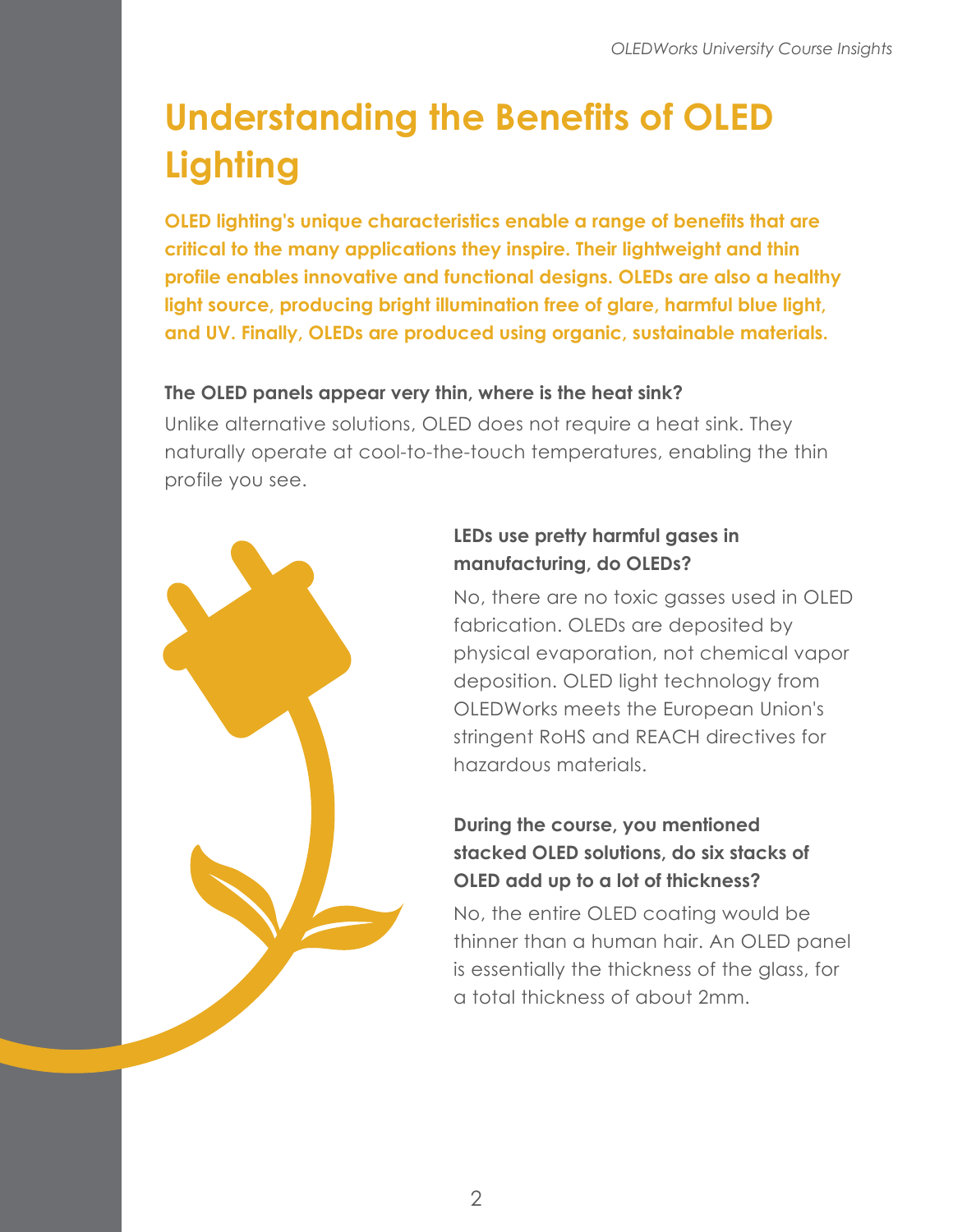# **The Technology of OLED Lighting**

**OLED stands for organic light emitting diode and is a form of solid state lighting composed of thin carbon-based organic layers that produce excellent light with crisp and even illumination.**



#### **What are the organic materials in OLEDs?**

There are a wide array of organic materials used in OLEDs. All exhibit some form of semiconducting behavior when assembled into a thin film. Some classes of organics conduct positive charges (or holes well p-type) while others conduct negative charges (or electrons well n-type).

#### **What does one stack of OLEDs consist of?**

The main component of a stack is an emitter region. There can be six stacks, or emitter regions/layers, in a modern-day OLED device.

# **What types of substrates are used in OLED panels?**

Glass is the ideal substrate solution for OLEDs. Plastics do not have suitable barrier properties to withstand the long lifetimes of OLED technology and they do not provide the needed moisture barrier for OLED applications.

# **Do OLEDs require a driver? If so, how many OLED panels can one driver handle and do they follow the same rules as LED drivers?**

Yes, OLEDs require a driver and some driver configurations support two OLED panels. OLED drivers require a common cathode (LEDs typically use a common anode). Like LED drivers, they use constant current, but with lower currents than are typical of LEDs (in the range of a few hundred mA), and a higher voltage (24 V vs 12 V).

# **What is the average lifetime of an OLED panel?**

OLEDs in general have long lifetimes, however, the lifetime of a panel depends on how bright you run them. At 100 lumens, panels have an L70 of 100,000 hours, which equates to over 10 years of continuous operation before the light were to degrade to 70% of it's initial brightness.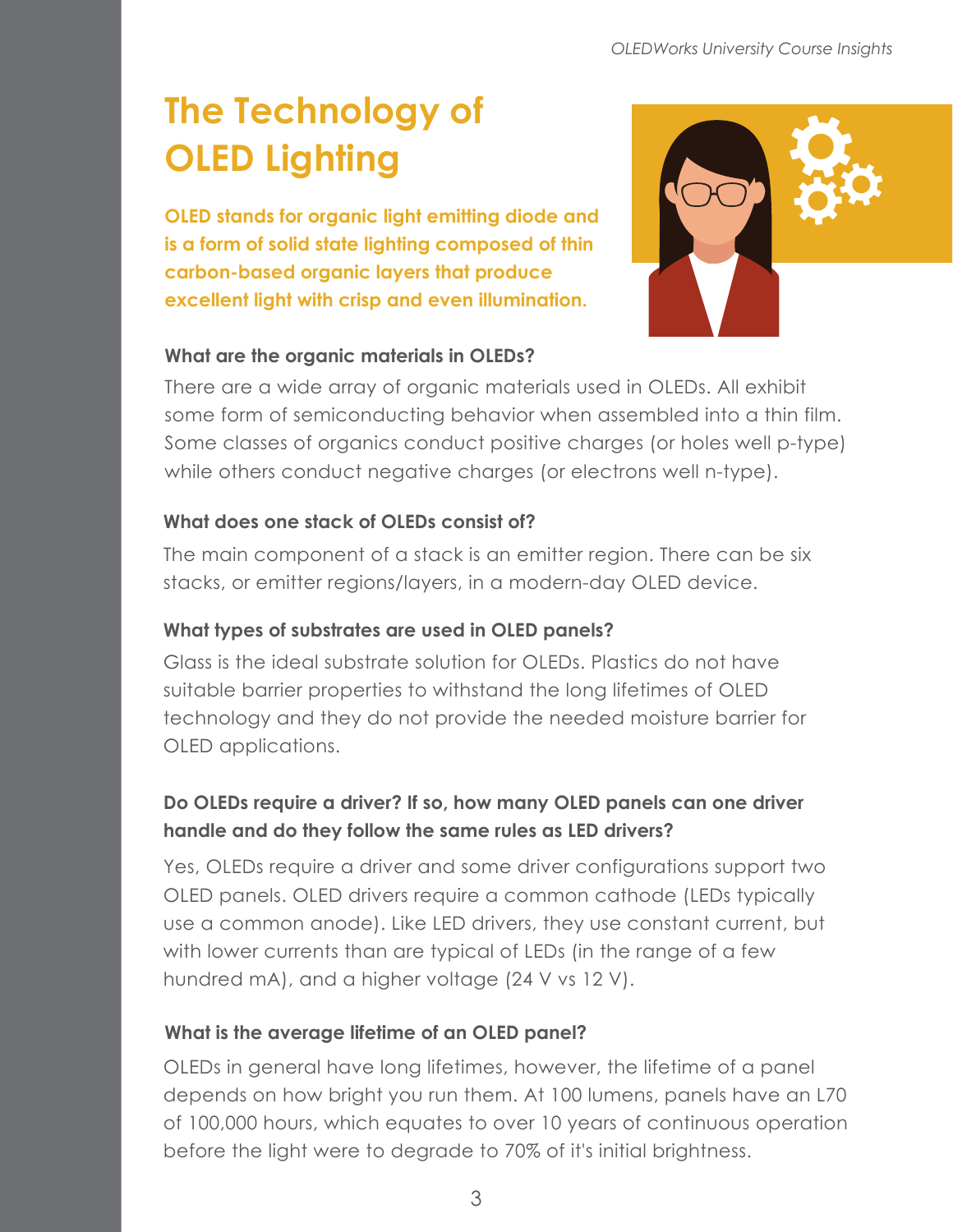# **What layer of the OLED structure impacts the light output/brightness?**

All layers are optimized to balance current delivery to the emission layer. The material properties in the emission layer also control the light output and brightness.

# **Do OLEDs experience degradation of light as a function of turning them on and off? At the end of an OLED panel's lifetime does the light intensity fade like LEDs do?**

OLED degradation is directly related to the amount of current they have seen. OLEDs fade gradually. They do not suddenly stop operating like an incandescent light bulb (see page 3 for additional lifetime information).

#### **What is the candella per square meter of an OLED panel?**

For a general lighting panel, the typical candella per square meter (or nits) is 3000 - 8500 Cd/m2.



# **Are there any concerns with OLEDs color-shifting over time and is the color temperature selected when specifying the fixture?**

The current state-of-the-art OLED panels have excellent color stability (see page 3 for additional lifetime information). The color temperature is determined when the OLED is manufactured. OLEDWorks' standard offerings are 3000 K and 4000 K. Custom color temperatures are also available.

#### **Why are OLEDs not at the same efficacies as LEDs?**

OLED lighting is a newer solid state lighting technology than LED, and is still benefitting from breakthroughs in research. Five years ago, OLED efficacies were 45 lm/W. They are now as high as 85 lm/W and continue to climb.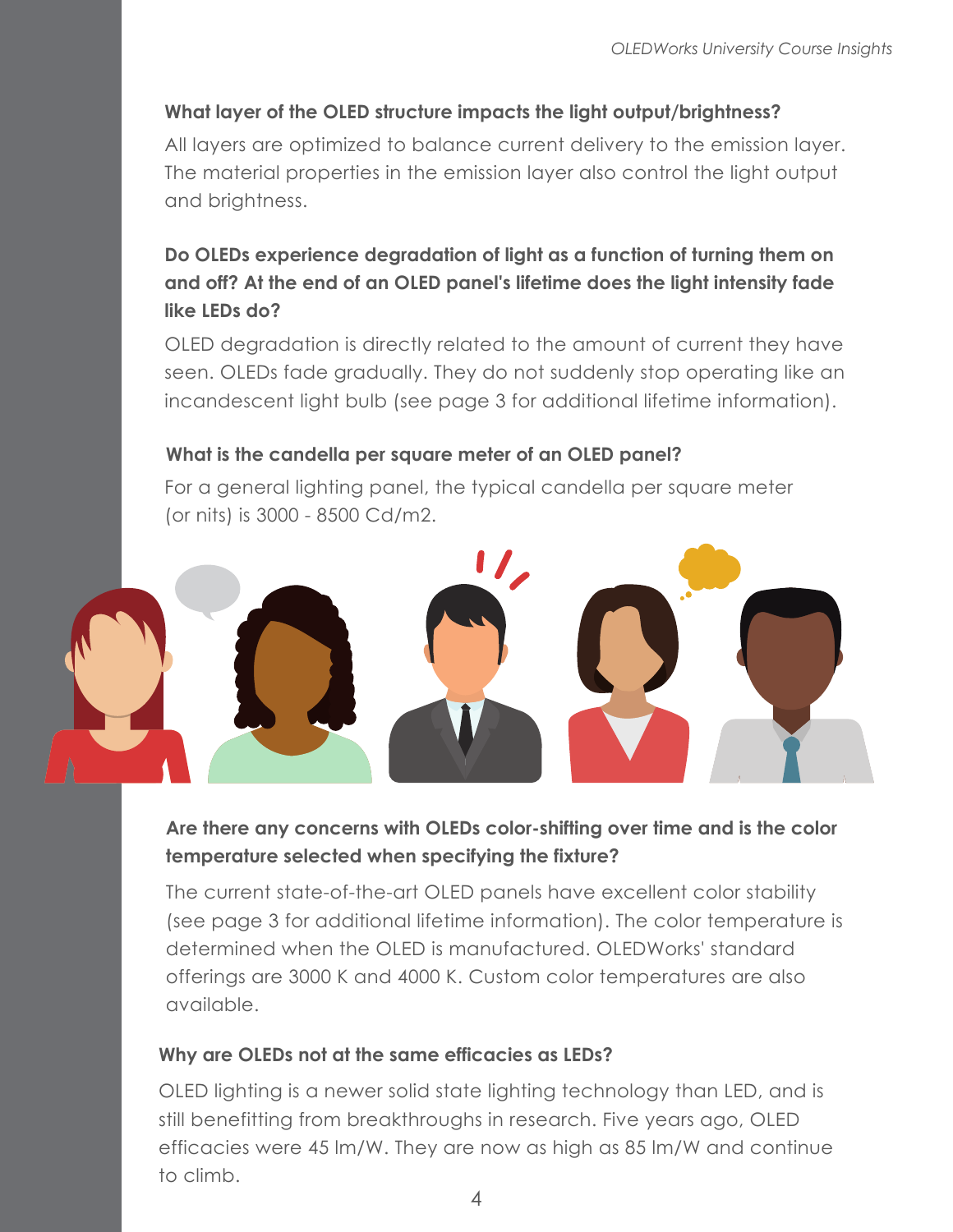# **Diving into the Applications of OLEDS**

**General lighting and transportation are the industries experiencing the greatest OLED lighting adoption, due to its appealing structure and design. OLED lighting also brings unique solutions across automation, hospitality, healthcare, appliances, agriculture and custom artistic installations.**

#### **Are OLED panels dimmable?**

Yes. They are 0 - 10 V dimmable, similar to other solid state lighting technologies. They dim down to 1%, which makes them an ideal solution for automated buildings. OLEDs dim to warm color temperatures (unlike inorganic LEDs, which dim to cool color temperatures).

#### **Can OLED panels be depositied on a curved substance?**

Panels can be processed flat on a flexible substrate during manufacturing, such as Corning<sup>®</sup> Willow® glass, which can bend in one radial direction.

# **I've seen OLED panels that are completely transparent, how does that work and are there plans to continue the development of transparent OLEDs?**

The cathode in the OLED can be made to be semi-transparent. This will allow for the fabrication of a transparent OLED. OLEDWorks is continuing to watch the market pull on this, it is very interesting technology.

# **How often are OLED panels used in commercial applications versus residential applications?**

Currently about 80% of the fixtures being produced with OLEDs focus on commercial applications such as office, hospitality, retail and similar spaces. We do see increasing interest in the residential market going forward, particularly with growth in support of home/remote office workspaces, as well as undercabinet and specialty residential fixtures.

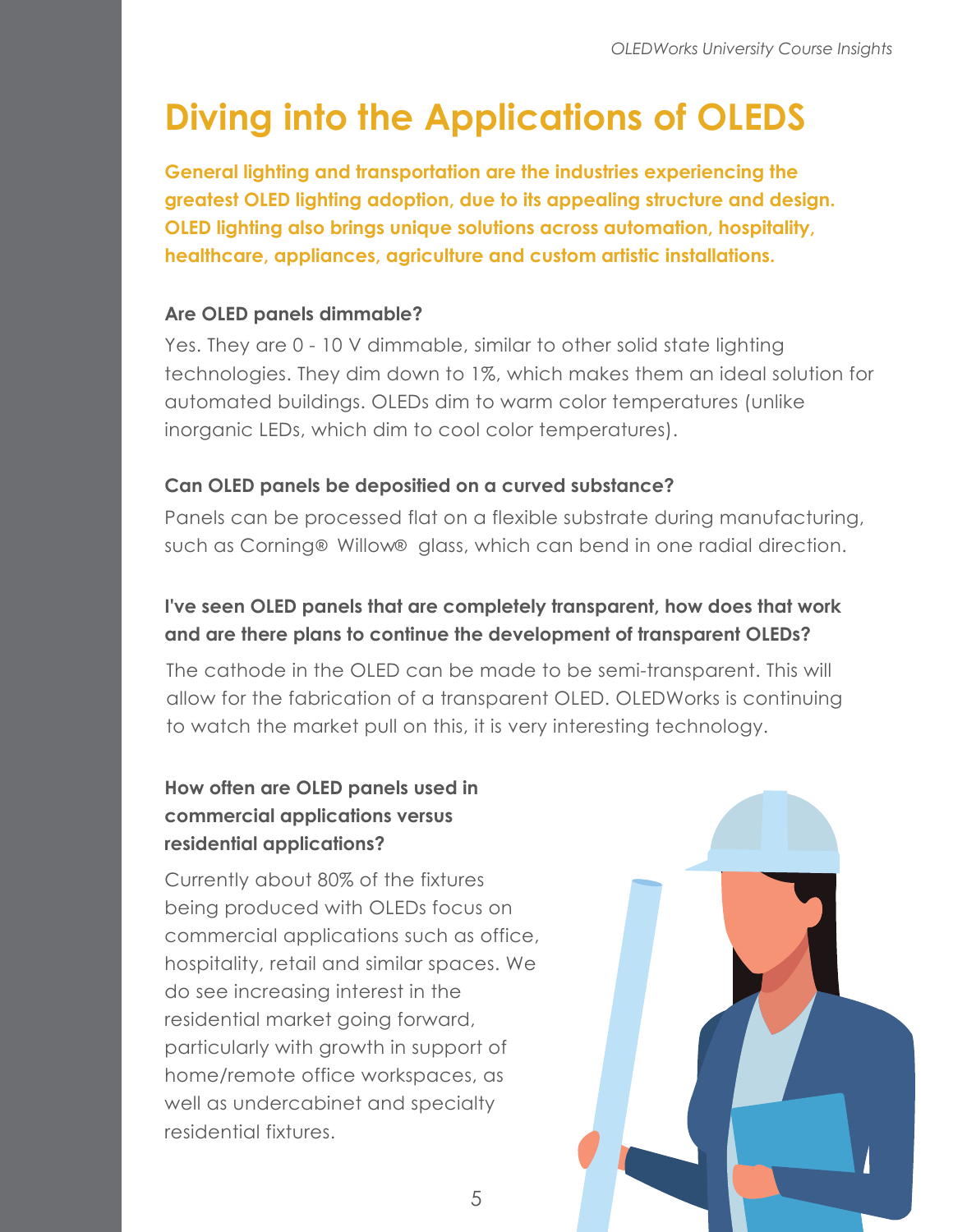# **How are mirrored OLEDs created and are OLED panels high quality enough to use in a vanity?**

OLED panels naturally have a mirrored finish from the metal used for the OLED cathode. We believe OLEDs produce a quality sufficient for vanity applications. The conversation about OLED lighting in vanity mirrors comes up often and we're excited to see these products make their way to the market.

# **Can OLED panels be used in series/parallel to one another?**

Yes, series is the most common. Parallel can also be done, but we recommend active current control (division) between the panels.

# **Is double-sided emission possible with OLED panels?**

Yes, but you get half the photons going one way and half another, so the overall brightness is lower.

# **How do lighted brand logos created with OLED panels work?**

The OLED anode is patterned, and the OLED only lights up in the designated logo area. OLED logo panels can be part of a larger fixture with other OLED panels, or as a standalone panel for interior commercial and automotive applications. The unique nature of an OLED provides a very uniform, high-contrast, light that makes the logo very prominent.



# **Where is OLED Lighting Technology Going?**

**So what's next for OLED lighting? From technological advancements, to new applications, to global adoption - the future is looking bright for OLEDs.**

#### **Do you think the lifetimes of OLEDs will increase in the future?**

OLED lifetimes will continue to benefit from new materials and device formulations, and will continue to increase in the future.